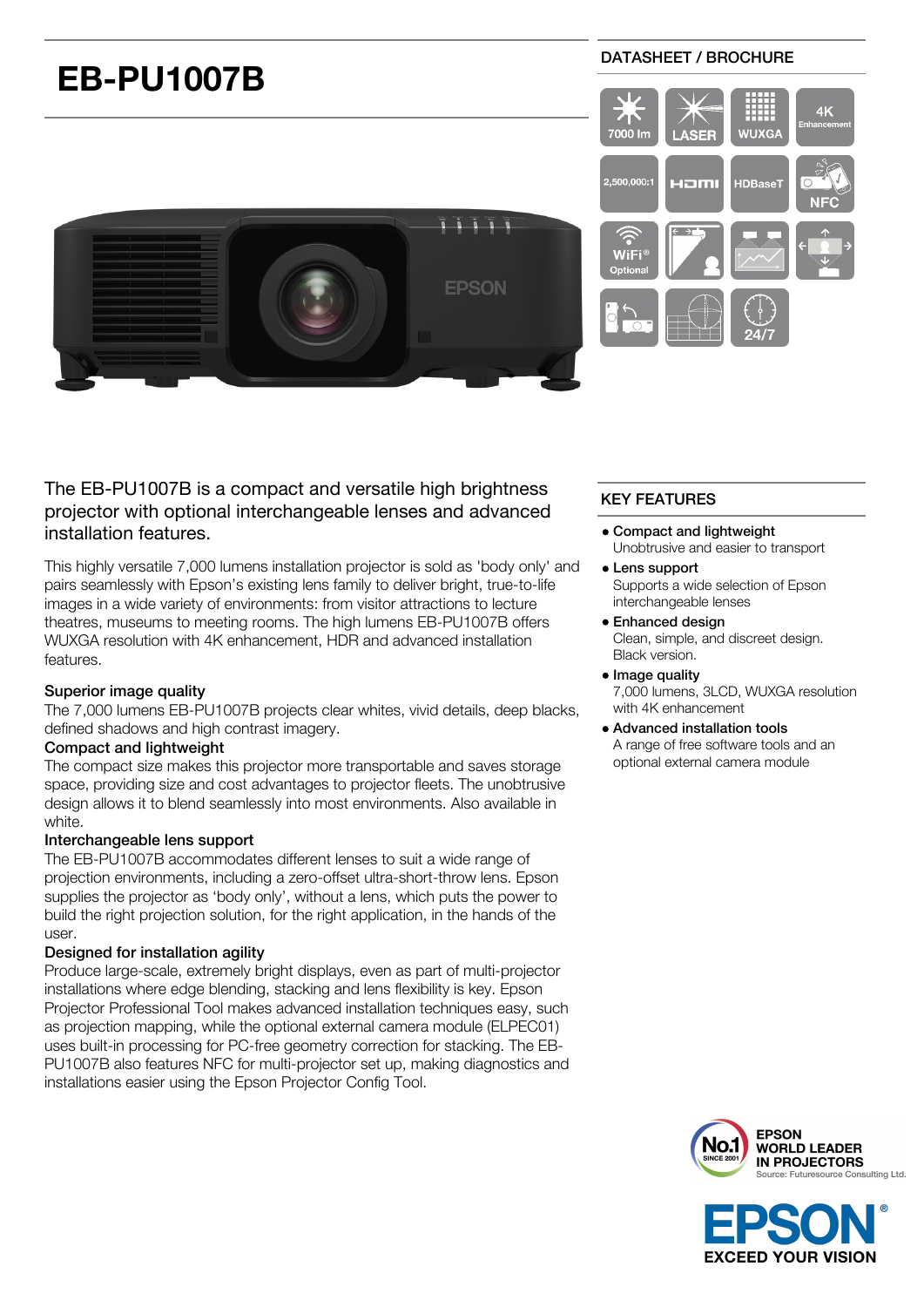## PRODUCT SPECIFICATIONS

| <b>TECHNOLOGY</b>                              |                                                                                              |  |
|------------------------------------------------|----------------------------------------------------------------------------------------------|--|
| <b>Projection System</b>                       | 3LCD Technology, RGB liquid crystal shutter                                                  |  |
| <b>LCD Panel</b>                               | 0.76 inch with C2 Fine                                                                       |  |
| <b>IMAGE</b>                                   |                                                                                              |  |
| <b>Color Light Output</b>                      | 7,000 Lumen- 4,900 Lumen (economy) In accordance with IDMS15.4                               |  |
| White Light Output                             | 7,000 Lumen - 4,900 Lumen (economy) In accordance with ISO 21118:2012                        |  |
| Portrait Colour Light Output                   | 7,000 lm                                                                                     |  |
| Portrait White Light Output                    | 7,000 lm                                                                                     |  |
| Resolution                                     | WUXGA, 1920 x 1200, 16:10                                                                    |  |
| <b>High Definition</b>                         | 4K enhancement                                                                               |  |
| <b>Aspect Ratio</b>                            | 16:10                                                                                        |  |
| <b>Contrast Ratio</b>                          | Over 2,500,000:1                                                                             |  |
| <b>Native Contrast</b>                         | 2,000:1                                                                                      |  |
| Light source                                   | Laser                                                                                        |  |
| Laser Light source                             | 20,000 hours Durability High, 30,000 hours Durability Eco                                    |  |
| <b>Keystone Correction</b>                     | Manual vertical: $\pm$ 45°, Manual horizontal $\pm$ 30°                                      |  |
| <b>Colour Video Processing</b>                 | 10 Bits                                                                                      |  |
| <b>Colour Reproduction</b>                     | Upto 1.07 billion colours                                                                    |  |
| <b>OPTICAL</b>                                 |                                                                                              |  |
| <b>Throw Ratio</b>                             | $0.35 - 10.11:1$                                                                             |  |
| Zoom                                           | Motorized                                                                                    |  |
| Lens                                           | Optical                                                                                      |  |
| Lens Shift                                     | varies by lens                                                                               |  |
| Screen Size                                    | varies by lens                                                                               |  |
| <b>Projection Distance Wide</b>                | ) varies by lens                                                                             |  |
| <b>Projection Distance Tele</b>                | ) varies by lens                                                                             |  |
| Projection Distance Wide/Tele ) varies by lens |                                                                                              |  |
| Projection Lens F Number                       | varies by lens                                                                               |  |
| Projection Lens Focal Length varies by lens    |                                                                                              |  |
| <b>Projection Lens Focus</b>                   | Motorized                                                                                    |  |
| Offset                                         | varies by lens                                                                               |  |
| Interchangeable Lens                           | Yes                                                                                          |  |
| <b>Standard Lens</b>                           | Not included                                                                                 |  |
| <b>CONNECTIVITY</b>                            |                                                                                              |  |
| Interfaces                                     | USB 2.0 Type A (2x), USB 2.0 Type B (Service Only), RS-232C, Ethernet interface (100 Base-TX |  |
|                                                | / 10 Base-T), Wireless LAN IEEE 802.11a/b/g/n (optional), VGA in, DVI in, HDBaseT, Stereo    |  |
|                                                | mini jack audio out, HDMI (HDCP 2.3)                                                         |  |
| <b>Network Protocol</b>                        | HTTPS, IPv6, SNMP, ESC/VP.net, PJLink                                                        |  |
| <b>ADVANCED FEATURES</b>                       |                                                                                              |  |
| Security                                       | Kensington lock, Control panel lock, Padlock, Security cable hole, Wireless LAN unit lock,   |  |
|                                                | Wireless LAN security, Password protection                                                   |  |
| Other features                                 | 4K enhancement, A/V mute, Auto Power On, Auto source search, Direct Power on/off, Edge       |  |
|                                                | Blending, Long light source life, OSD copy function, Power on button, Quick Corner, Schedule |  |
|                                                | Function, Super resolution, Web Control, Web Remote, iProjection App                         |  |
| <b>Video Color Modes</b>                       | Cinema, Dynamic, Natural, Presentation, DICOM SIM, Multi Projection, BT709                   |  |
| Projector control                              | via: Crestron Integrated Partner, Extron IP Link, Extron XTP, AMX Device Discovery           |  |

#### **EB-PU1007B**

## WHAT'S IN THE BOX

- Remote control incl. batteries
- Power cable
- Cable cover
- Lens connector cap
- User's Manual Set
- Warranty Documents



t **EXCEED YOUR VISION** 

൫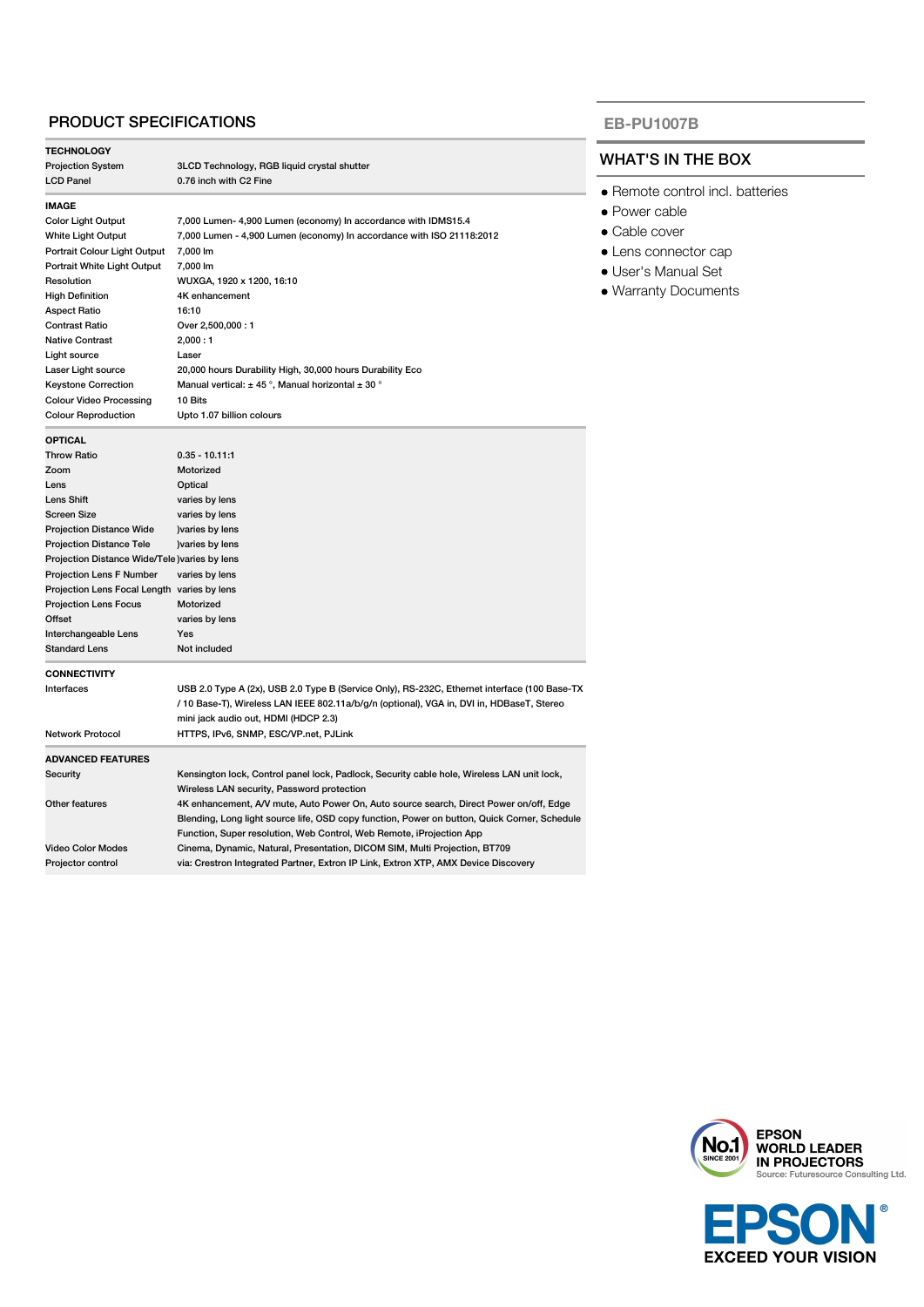## PRODUCT SPECIFICATIONS

**EB-PU1007B**

| <b>GENERAL</b>               |                                                                                                                                                                                                                                                                                                                                                                                                                                                            |  |  |
|------------------------------|------------------------------------------------------------------------------------------------------------------------------------------------------------------------------------------------------------------------------------------------------------------------------------------------------------------------------------------------------------------------------------------------------------------------------------------------------------|--|--|
| Power consumption            | 431 Watt, 366 Watt (economy), 0.5 Watt (standby)                                                                                                                                                                                                                                                                                                                                                                                                           |  |  |
| <b>Heat Dissipation</b>      | 1,465.4 BTU/hour (max)                                                                                                                                                                                                                                                                                                                                                                                                                                     |  |  |
| <b>Supply Voltage</b>        | AC 100 V - 240 V, 50 Hz - 60 Hz                                                                                                                                                                                                                                                                                                                                                                                                                            |  |  |
| Product dimensions           | 545 x 436 x 189 mm (Width x Depth x Height)                                                                                                                                                                                                                                                                                                                                                                                                                |  |  |
| Product weight               | 16.3 kg                                                                                                                                                                                                                                                                                                                                                                                                                                                    |  |  |
| Noise Level                  | Normal: 33 dB (A) - Economy: 29 dB (A)                                                                                                                                                                                                                                                                                                                                                                                                                     |  |  |
| <b>Supported Temperature</b> | Storage -10 $^{\circ}$ C - 60 $^{\circ}$ C                                                                                                                                                                                                                                                                                                                                                                                                                 |  |  |
| <b>Supported Humidity</b>    | Operation 20% - 80%, Storage 10% - 90%                                                                                                                                                                                                                                                                                                                                                                                                                     |  |  |
|                              | If the projector is suspended from a ceiling or wall mount and installed in an environment with<br>heavy oil smoke or places where oils or chemicals are volatilized, places where a lot of smoke<br>or bubbles are used for event staging, or where aroma oils are frequently burned, it can make<br>certain parts of our products susceptible to a material degradation which over time could<br>break and cause the projector to drop from the ceiling. |  |  |
|                              | If you are concerned about the environment in which your projector is installed, or if you have<br>any other questions, please contact our support department and they can provide additional<br>assistance.                                                                                                                                                                                                                                               |  |  |
| <b>Included Software</b>     | Content DIY App, iProjection, Epson Projector Content Manager, Epson Projector<br>Management, Epson Projector Professional Tool                                                                                                                                                                                                                                                                                                                            |  |  |
| Options                      | Wireless LAN unit                                                                                                                                                                                                                                                                                                                                                                                                                                          |  |  |
| Room Type / Application      | Boardroom, Large Meeting Room / Auditorium, Meeting room / Classroom, Projection<br>Mapping, Rental / Staging, Signage / Retail, Visitor Attraction                                                                                                                                                                                                                                                                                                        |  |  |
| Positioning                  | Ceiling Mounted, Desktop, Flying Frame                                                                                                                                                                                                                                                                                                                                                                                                                     |  |  |
| Colour                       | <b>Black</b>                                                                                                                                                                                                                                                                                                                                                                                                                                               |  |  |
| <b>OTHER</b>                 |                                                                                                                                                                                                                                                                                                                                                                                                                                                            |  |  |
| Warranty                     | 36 months Carry in                                                                                                                                                                                                                                                                                                                                                                                                                                         |  |  |
|                              | Optional warranty extension available                                                                                                                                                                                                                                                                                                                                                                                                                      |  |  |